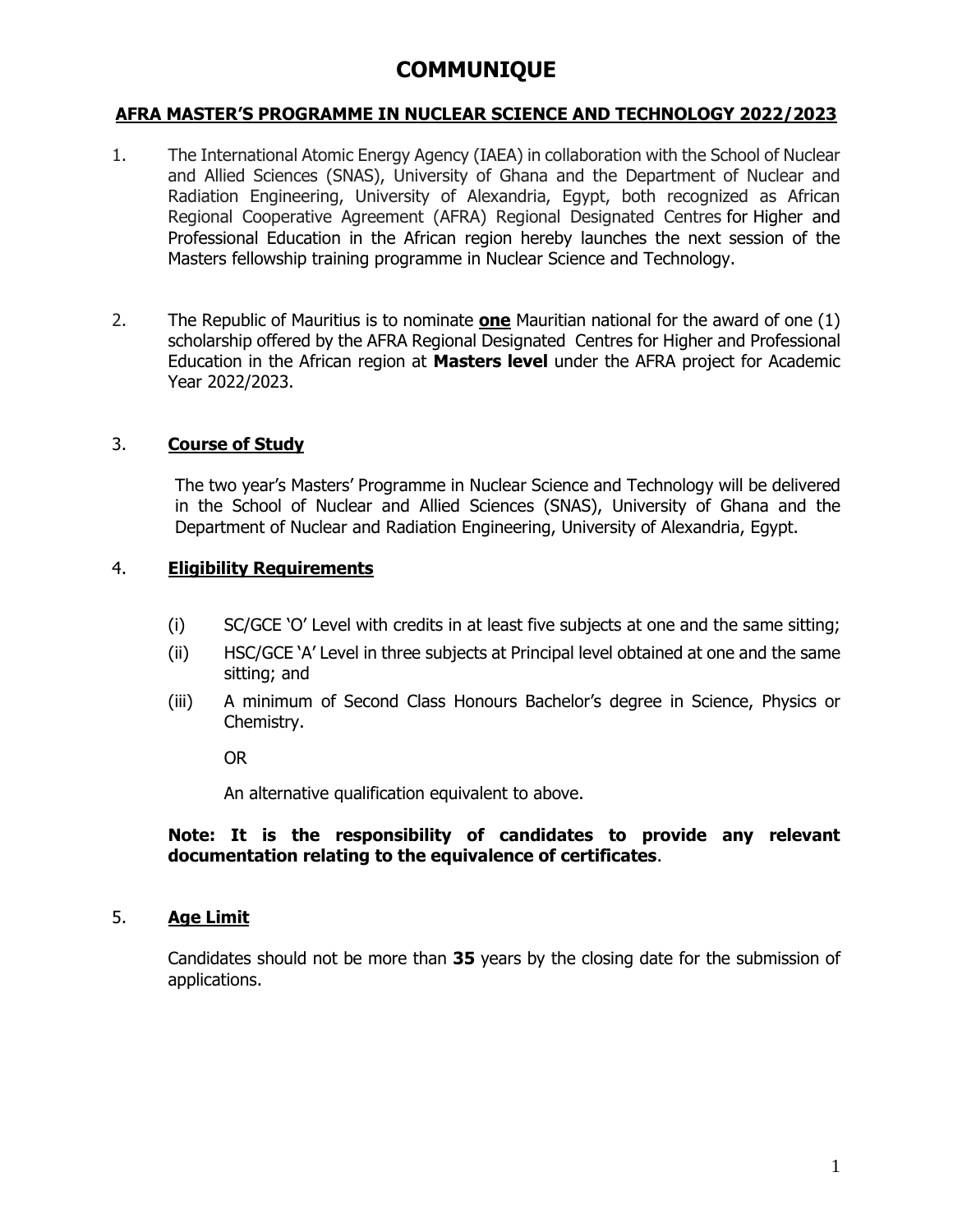## 6. **General Conditions**

- 6.1 Candidates who are currently being trained under an IAEA fellowship training (short or long term) or have accepted an IAEA fellowship will not be considered.
- 6.2 Beneficiaries will not be allowed to change their courses, their institutions or extend duration of their courses.
- 6.3 **Applicants are reminded that, being nominated by the Ministry, does not automatically guarantee final selection for an award. The final decision to award the scholarships rests with the donor institution.**

#### 6.4 **Applicants are also reminded that the final decision of allocation of University rests with the donor institution.**

- 6.5 Only the best-qualified candidates will be nominated. Candidates who have not been informed of their shortlisting within eight weeks as from the closing date for application should consider that they have not been nominated.
- 6.6 The Student should present a Medical Certificate confirming that he/she is clear from infectious diseases (HIV, hepatitis, Tuberculosis) and is physically and psychologically healthy to undertake the course of study. Candidates are advised to initiate early procedures in view of securing this certificate such that they would be able to submit same, in case of nomination by the Ministry.
- 6.7 Beneficiaries of scholarships will be required to sign an 'Undertaking' with the Ministry of Education, Tertiary Education, Science and Technology, thereby committing themselves to return to Mauritius immediately after completion of their studies and work for at least two years in the public or private sector.

## 7. **Mode of Application**

7.1 Applications must be made on the prescribed form available at the Scholarships Section, Ministry of Education, Tertiary Education, Science and Technology,  $1<sup>st</sup>$  Floor, MITD House, Pont Fer, Phoenix, or downloaded from the Ministry's website:-

## **<https://education.govmu.org/>**

- 7.2 The completed Application Form along with all supporting documents should be submitted to the Scholarships Section of the Ministry by **Tuesday 14 June 2022 at 14.00 hours at latest**.
- 7.3 Candidates should ensure that originals along with certified copies of certificates, transcripts of final university results/marksheets and all other relevant documents relating to their qualifications are submitted to the Scholarships Section by **the closing date**. **Non-submission of these documents by the closing date will result in their elimination from the selection exercise**. Certification of documents may be done at the Scholarships Section of the Ministry or at the Careers Guidance Service in Rose Hill.
- 7.4 Responsible parties of applicants not in Mauritius may apply on behalf of their wards.
- 7.5 Applicants already in employment, whether public or private, must fill in the application forms in duplicate. One copy thereof along with the relevant supporting documents should be submitted to the Scholarships Section, and one copy to the applicant's employer to enable the latter to decide on the release of applicant for the course, and if so, on what terms and conditions. **Such information should be made available by the closing date**.